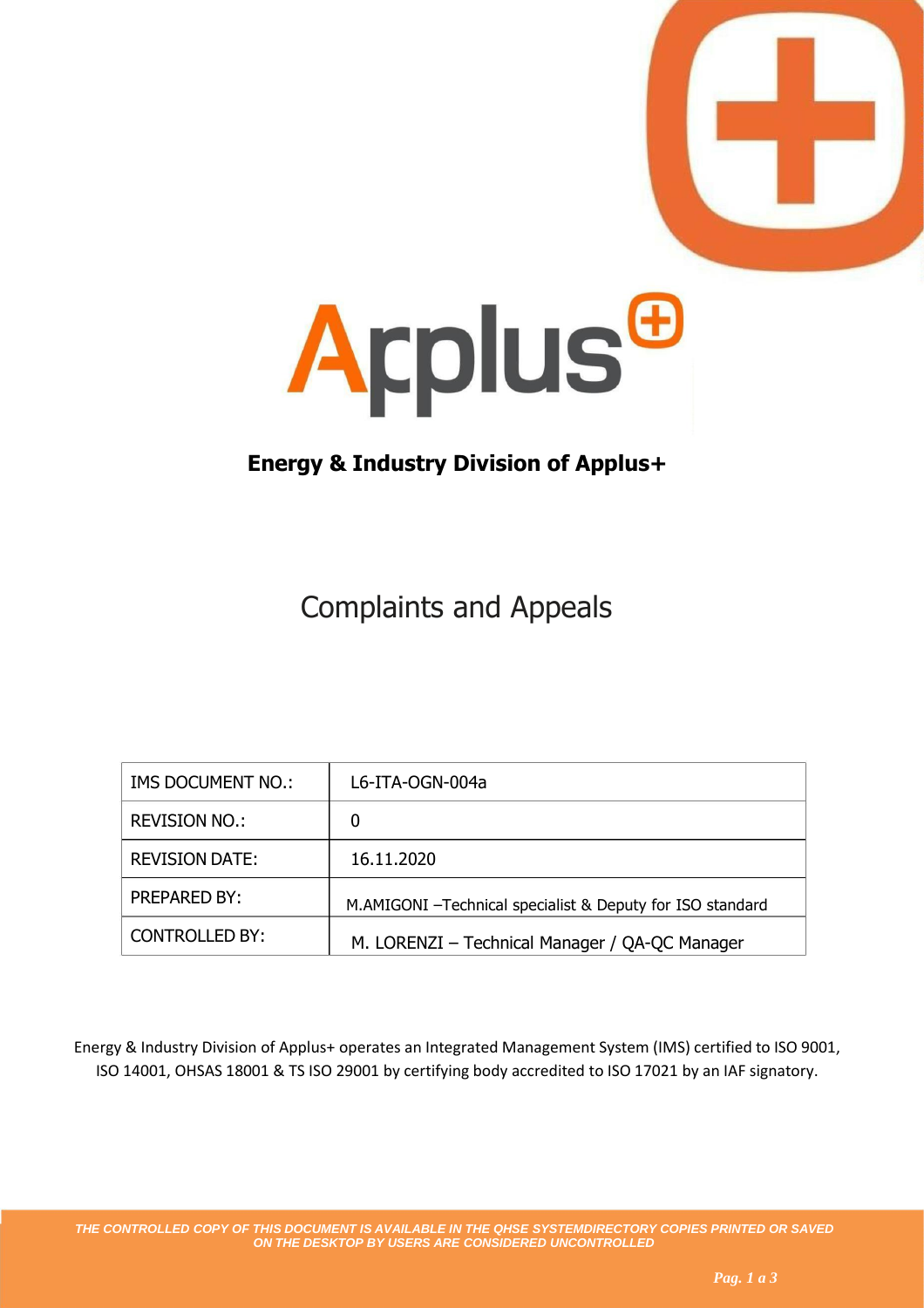



## **1.0 Definition**

Definition of Complaint & Appeal as per ISO 17020:2012:

**3.09 -** Appeal**:** request by the provider of the item of inspection to the inspection body for reconsideration by that body of a decision it has made relating to that item.

NOTE Adapted from ISO/IEC 17000:2004, definition 6.4.

**3.10 -** Complainant: expression of dissatisfaction, other than appeal, by any person or organization to an inspection body, relating to the activities of that body, where a response is expected. NOTE Adapted from ISO/IEC 17000:2004, definition 6.5.

## **2.0 Flow chart procedure**

See the below flow chart, indicating the procedure: